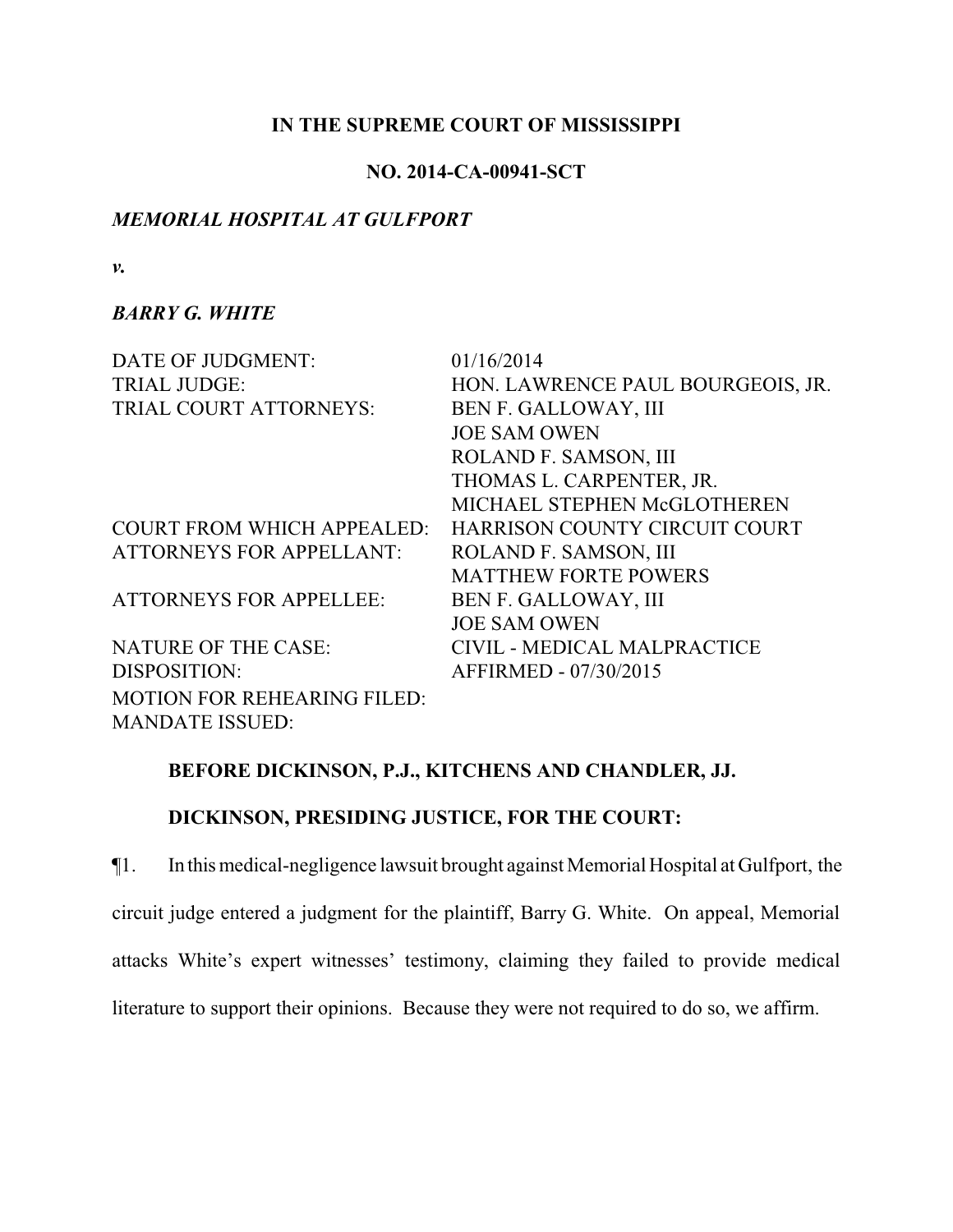#### **FACTS AND PROCEDURAL HISTORY**

¶2. On August 8, 2009, at approximately 8:00 a.m., White arrived at Hancock Medical Center's emergency room, suffering from slurred speech and tingling in his extremities. But after a CT scan came back negative for any acute intracranial findings, he was released.

¶3. The next day, White experienced slurred speech and left-sided numbness, so he went to Memorial Hospital's emergency room at approximately 2:07 p.m., and advised the nurses that he thought he was having a stroke. After being diagnosed with left-sided tingling/hypertension, he was given Norvasc for blood pressure, instructed to follow up with his personal physician during the week, and discharged.

¶4. The following day, White returned to Hancock Medical Center's emergency room at approximately 3:57 a.m., complaining that he had fallen about an hour earlier. He informed the medical personnel that he could not move his left upper or lower extremities and that he had difficulty speaking. He was then transported to Memorial Hospital, where he arrived and was admitted at approximately 6:29 a.m. A CT scan showed no acute intracranial findings, but on August 11, 2009, an MRI showed a completed stroke. On August 14, 2009, White was admitted to Physical Medicine and Rehabilitation, where he remained until he was discharged on September 15, 2009. White then underwent approximately four to five months of out-patient occupational therapy, speech therapy, and physical therapy.

¶5. White then filed this medical malpractice action in the Harrison CountyCircuit Court, claiming that Hancock Medical Center and Memorial Hospital failed to provide the correct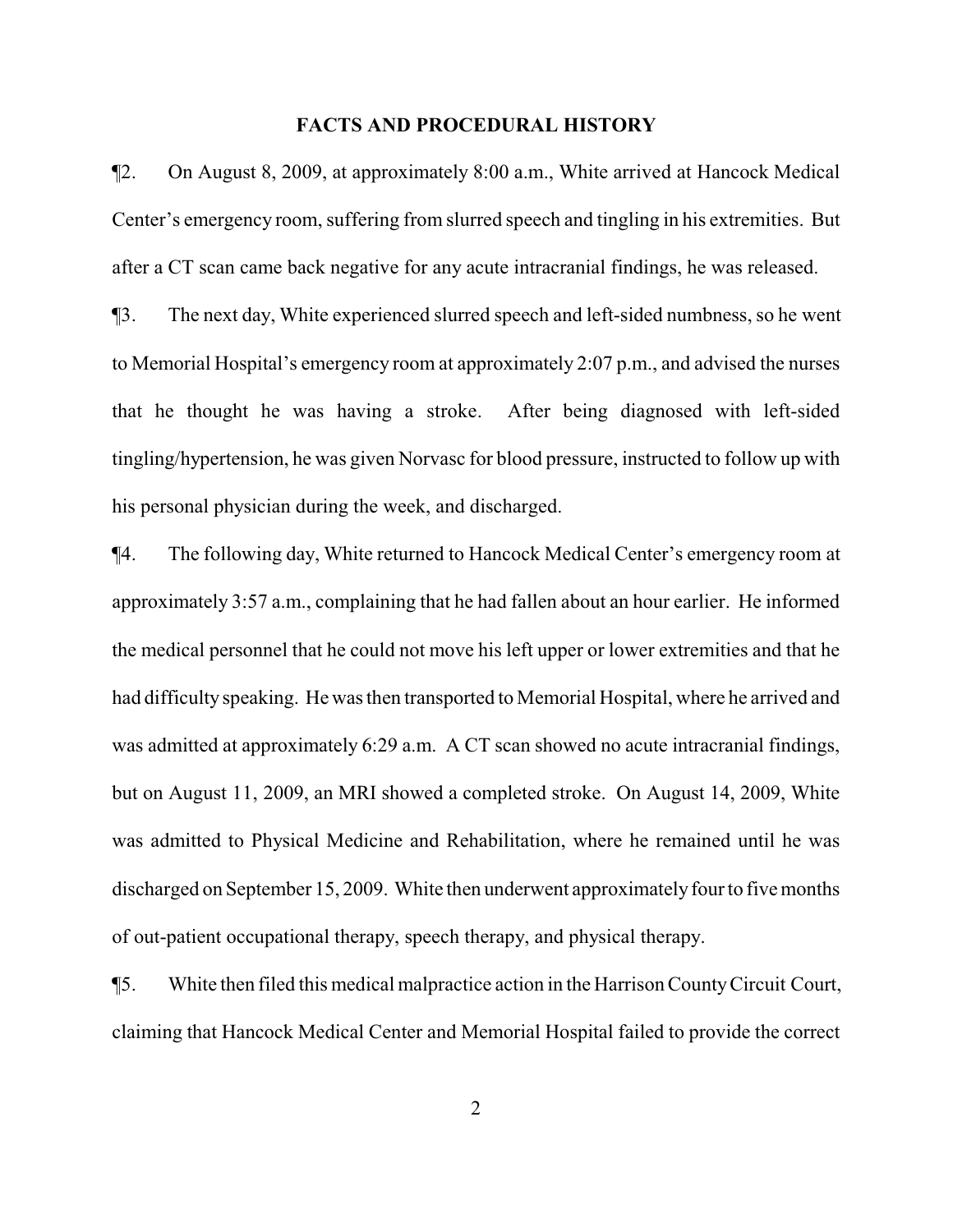diagnosis. He alleged that, had he received the appropriate treatment, the completed stroke could have been prevented. White settled with Hancock prior to trial, leaving only his claim against Memorial.

¶6. Before trial, Memorial moved for summary judgment and to exclude the testimony of White's medical experts, Dr. Bryan Barrilleaux and Dr. Terry Millette, arguing that their opinions on medical causation should be excluded because they were not supported by medical literature or peer-reviewed studies. After hearing argument from the parties, the circuit judge took the motion under advisement.

¶7. At trial, White offered testimony from Drs. Barrilleaux and Millette, who both testified that, had White been admitted as an inpatient to Memorial on August 9, 2009, he would have had a reasonable probability—more than a fifty-percent chance—of substantial improvement. Memorial offered expert testimony from Dr. Hartmut Uschmann that supported only a "small chance," or possibility of a substantially better outcome. The circuit judge entered a judgment for White.

#### **ANALYSIS**

¶8. Memorial Hospital presents four issues on appeal:

- I. Whether the trial court erred in not excluding the testimony of Drs. Barrilleaux and Millette at trial.
- II. Whether the trial court erred by denying the Memorial Hospital's posttrial Motion to Dismiss pursuant to Mississippi Rule Civil Procedure 41(b), notwithstanding that White's medical experts' opinions on causation were at odds with medical literature and based solely on personal experience.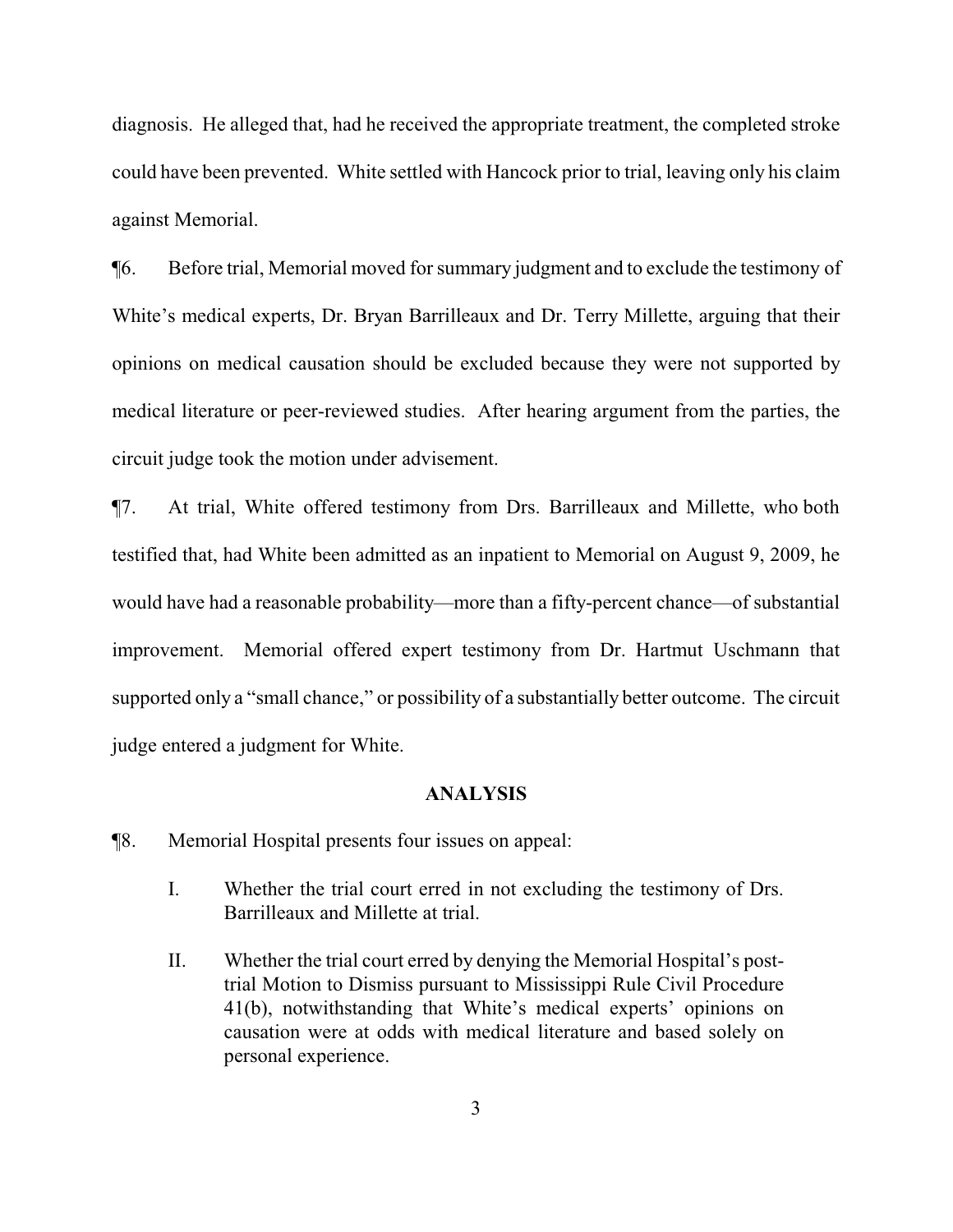- III. Whether the trial court's Opinion and Judgment and Final Judgment was against the substantial, credible, and reasonable evidence on the issue of medical causation.
- IV. Whether the trial court erred in denying the Memorial Hospital's posttrial motions to Alter or Amend Findings of Fact and Conclusion of Law and Judgment, to Alter or Amend Judgment, or alternatively, for a New Trial.

¶9. The substance of each claim of error presents the same basic question: whether medical experts must provide medical literature or peer-reviewed studies to support the opinions they provide. Essentially, Memorial argues that either the trial judge erred by failing to exclude White's expert testimony because the experts failed to provide medical literature with their reports or that White failed to prove causation for the same reason. We disagree.

¶10. To prevail in a medical-malpractice case, the plaintiff must prove (1) that there was "a duty by the defendant to conform to a specific standard of conduct for the protection of others against an unreasonable risk of injury; (2) a failure to conform to the required standard; and (3) an injury to the plaintiff proximately caused by the breach of such duty by the defendant."<sup>1</sup> To prove "these elements in a medical malpractice suit, expert testimony must be used,"<sup>2</sup> and the expert must articulate and identify the standard of care that was breached and establish that the breach "was the proximate cause, or proximate contributing

<sup>1</sup> *Hubbard v. Wansley*, 954 So. 2d 951, 956-57 (Miss. 2007) (citing *Drummond v. Buckley*, 627 So. 2d 264, 268 (Miss. 1993)).

<sup>2</sup> *Hubbard*, 954 So. 2d at 957.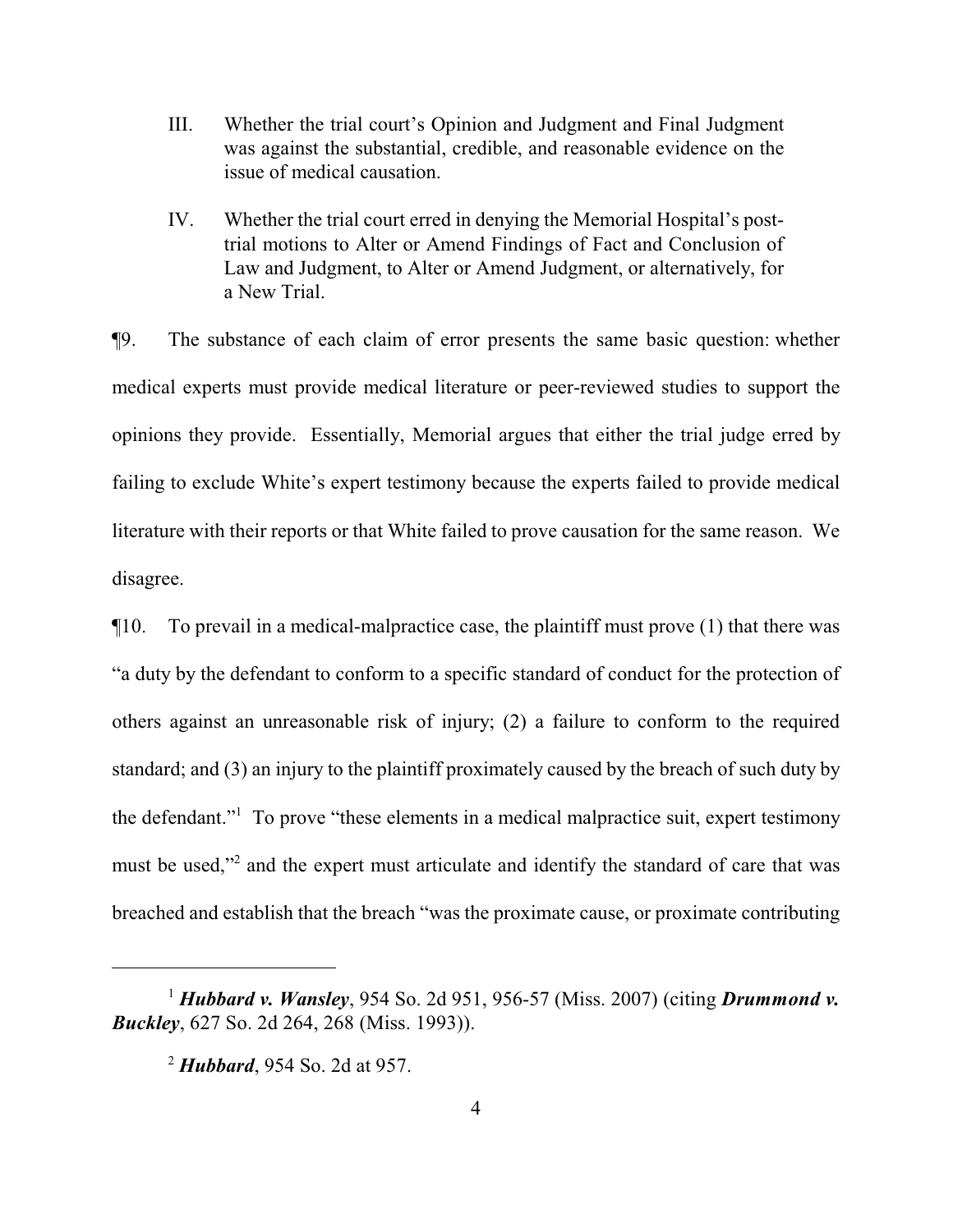cause, of the alleged injuries."<sup>3</sup> "Our well-settled standard of review for the admission or suppression of evidence is abuse of discretion."<sup>4</sup> "[T]he admission of expert testimony is within the sound discretion of the trial judge."<sup>5</sup> And we will reverse a trial court based on an erroneous evidentiary ruling "unless a substantial right of the party is affected."<sup>6</sup>

¶11. Mississippi law recognizes the legal theory of the "loss of a chance," which White utilized in this case.<sup>7</sup> To recover under this theory, the plaintiff must prove that, but for the physician's negligence,<sup>8</sup> he or she had a reasonable probability of a substantial improvement. A plaintiff cannot recover by showing a mere possibility of a "chance of recovery."<sup>9</sup> Stated another way, the plaintiff must offer proof of "a greater than fifty (50) percent chance of a better result than was in fact obtained."<sup>10</sup>

3 *Id.* (citing *Barner v. Gorman*, 605 So. 2d 805, 809 (Miss. 1992)).

<sup>4</sup> *Miss. Transp. Comm'n v. McLemore*, 863 So. 2d 31, 34 (Miss. 2003) (citing *Haggerty v. Foster*, 838 So. 2d 948, 958 (Miss. 2002)).

<sup>5</sup> *McLemore*, 863 So. 2d at 34 (citing *Puckett v. State*, 737 So. 2d 322, 342 (Miss. 1999)).

6 Miss. R. Evid. 103(a).

<sup>7</sup> *Clayton v. Thompson*, 475 So. 2d 439, 445 (Miss. 1985).

8  *Id.*

9 *Id.*

<sup>10</sup> *Hubbard*, 954 So. 2d at 964 (quoting *Ladner v. Campbell*, 515 So. 2d 882, 889 (Miss. 1987)).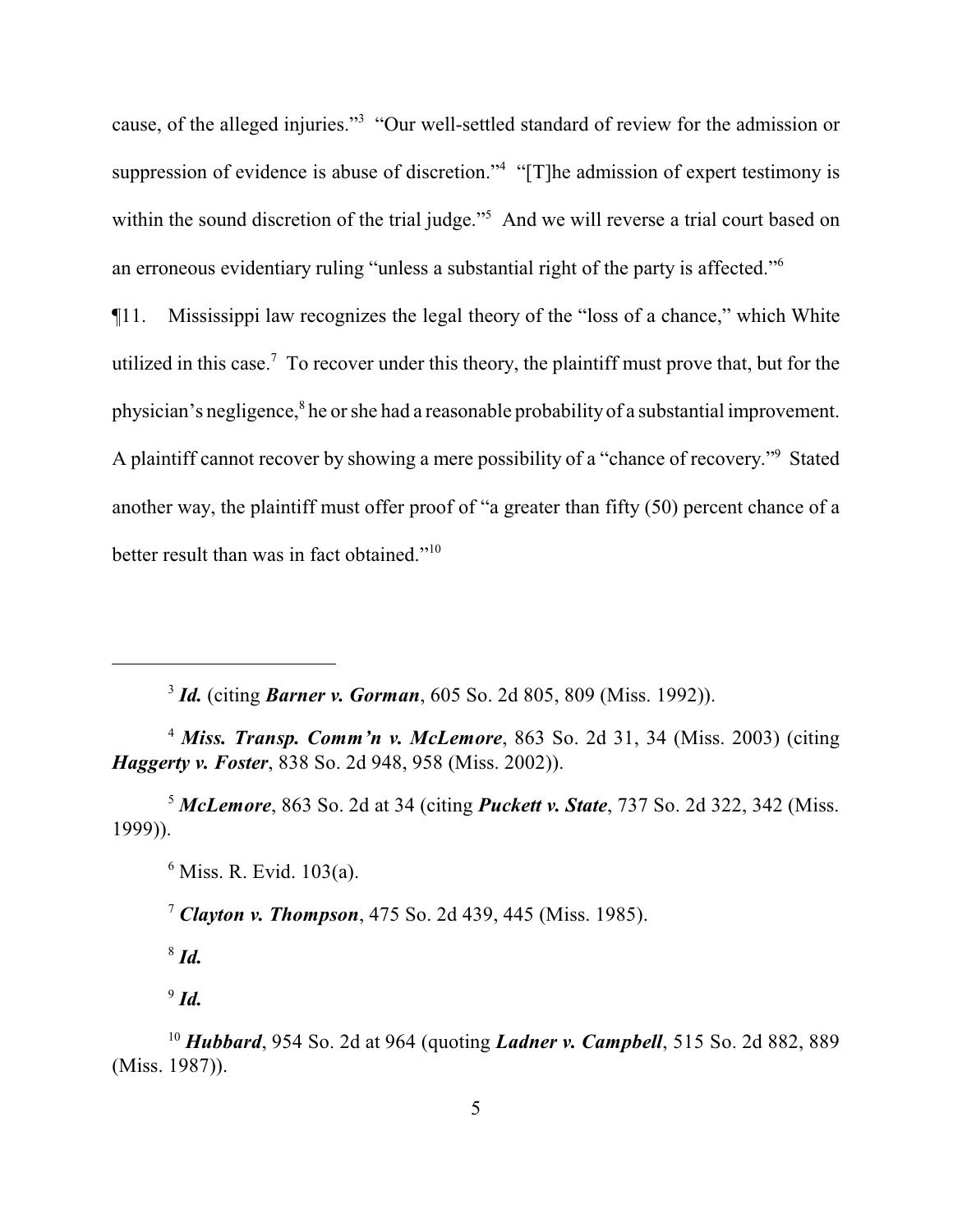¶12. White's experts provided the testimonynecessaryto satisfythese standards. Memorial does not challenge that fact but argues instead that the experts did not provide medical literature that confirms their testimony. But, under our precedent, medical experts are not required to support their opinions with medical literature.<sup>11</sup> We did state in **Hill v. Mills**<sup>12</sup> that "when an expert (no matter how qualified) renders an opinion that is attacked as not accepted within the scientific community, the party offering that expert's opinion must, at a minimum, present the trial judge with *some evidence* indicating that the offered opinion has some degree of acceptance in the scientific community."<sup>13</sup> But we made it clear that we were not creating a requirement that an expert's opinion be supported by peer-reviewed literature.<sup>14</sup> Indeed, we stated that we were not retreating from our ruling in *Poole*, where we held that peer-reviewed literature and publications are not absolutely required, and their absence does not constitute automatic inadmissibility.<sup>15</sup>

¶13. Here, Memorial did not challenge the opinions of White's experts as contrary to the scientific community. And it did not present medical literature that contradicted the opinions of White's experts. Rather, this case presents nothing more than a classic example of a

<sup>13</sup> *Id.* at 331 (emphasis added).

<sup>14</sup> *Id.* at 332.

<sup>15</sup> *Id.* (citing *Poole*, 908 So. 2d at 724).

<sup>11</sup> *Poole v. Avara*, 908 So. 2d 716, 724 (Miss. 2005).

<sup>12</sup> *Hill v. Mills*, 26 So. 3d 322 (Miss. 2010).